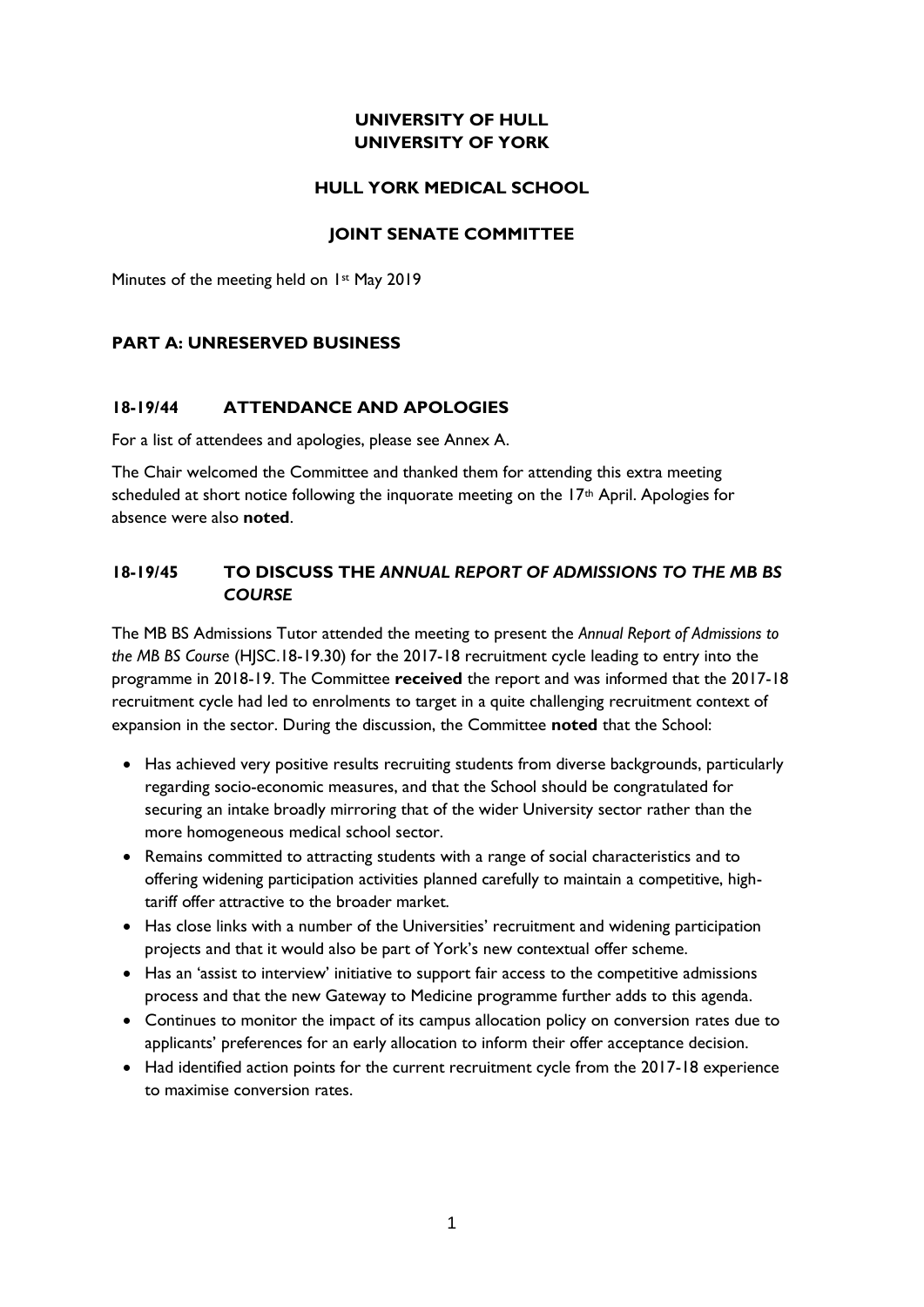Was yet to receive the most recent figures for Black, Asian and Minority Ethnic students from the Medical Schools Council and offered to work to source as up to date data as is available for the next annual report to the Committee.

### **Action: Dean**

 Admits certain applicants with advanced standing onto the MB BS, for example dentists, and in particular circumstances, though the *Code of Practice on Admissions to the MB BS Course* makes no reference to this. The School **agreed** to amend the Code to make the potential for such admissions explicit.

## **Action: Dean**

## **18-19/46 MINUTES 24th January 2019 and 17th April 2019**

a) The minutes of the meeting held on  $24<sup>th</sup>$  January 2019 (enclosure HJSC.18-19.31) were reviewed and **approved** as a true and accurate record of the meeting, subject to amendment of M18-19.24.b.ii regarding the HUU President Education's report of feedback to her of students' concerns about the HYMS appeals process. The minute was amended to better reflect the comments. The Committee also requested an update from the HUU President Education on any discussions she had had with the Appeals Administrator.

### **Action: HUU President Education**

*Secretary's Note: The HUU President Education clarified after the meeting that the HUU Advice Centre had mentioned potential issues from their experience working with students going through the HYMS appeal process. No more detailed response was provided before the HUU President Education left office.*

b) The minutes of the meeting held on 17<sup>th</sup> April 2019 (enclosure HJSC.18-19.31a) were reviewed and **approved** as a true and accurate record of the meeting.

## **18-19/47 MATTERS ARISING**

The Committee **received** a list of matters arising (HJSC.18-19.32). It was **noted** that:

a) Re M18-19/22e (and M18-19/05) – The Secretary of the Joint Board clarified after the January HJSC meeting that the Joint Board meeting 10 December 2018 did not approve amendments to HJSC terms of reference 10 and 15. Instead, it requested a review of the terms as part of the wider governance review being led by the Dean and with whom the Chair HJSC is liaising to fulfil the Joint Board's request (see also M18-19/25b)ii below).

b) Re M18-19/24b)i – The HUU President Education provided a written update in absentia with regard to the vacancies of HYMS Subject (formerly School) Representative and of the intention to introduce a HYMS Part-time Officer. It was **noted** that a part-time officer had been recruited, but since resigned and so the post and that of Subject Representative were vacant. A wider review was also taking place of academic representation on HUU executive. The Committee asked that it receive an update from the HUU President Education at its next meeting.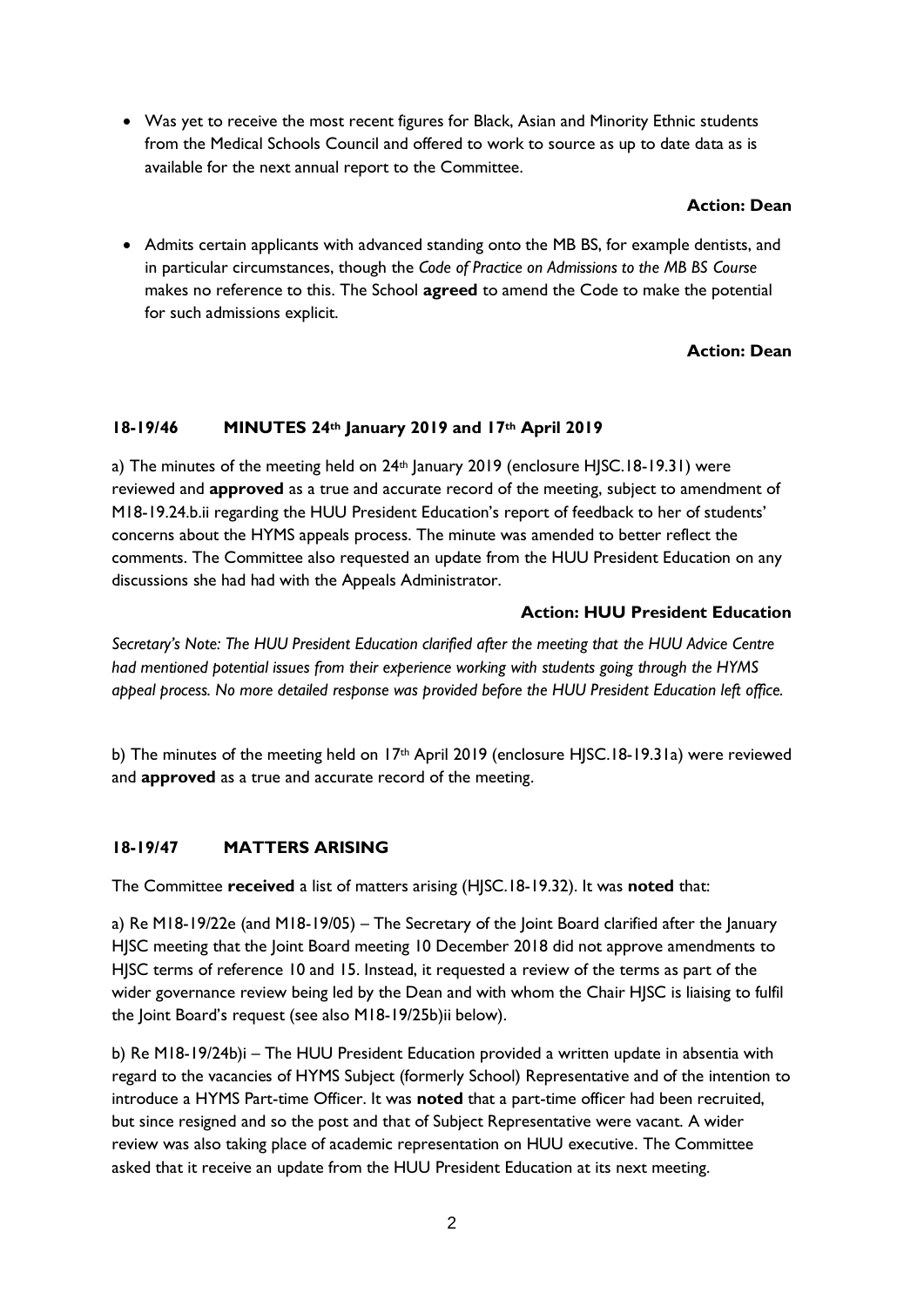#### **Action: HUU President Education**

During discussion of this item, the Chair of Student-Staff Committee raised some concern about the role description for the HUU part-time officer. He explained that the main concern is that HUU has sought to recruit the Officer from the full HYMS student body, not from the pool of course representatives and that such a person could have a limited relationship or less established communication channels with HYMS representatives and committees. As the Officer would represent and raise current issues at the HUU Education Zone and Council it is felt important they have a good knowledge of current issues. The Chair SSC also **noted** that none of the HYMS representatives had been interested in the position. He explained that his concerns had already been raised, and that the student body is having ongoing discussion within the School and with both Students' Unions to resolve the issue of representation within the unions.

c) Re M18-19/25b)ii – Related to M18-19/22e (above) regarding the wider review of HJSC terms of reference, the Joint Board requested that a review be undertaken of the OfS quality and standards conditions for registration (B1-B5). The Secretary HJSC and the HYMS Academic Programmes Manager provided a mapping of how the governance of HYMS' learning and teaching is overseen and ensures compliance with the conditions, including noting the lines of reporting to the Universities' governing bodies and highlighting any compliance risks or gaps in processes. The Dean **reported** that this was discussed by a recent meeting with the York Registrar and Secretary and that it was not thought that any further action was needed at this stage, though some action to address minor points identified might be necessary in due course.

d) Re M18-19/26 – The Chair of Board of Studies reported, with regard to the requested review of the *Code of Practice on Academic and Fitness to Practise Appeals* that the Appeals Code (and *Code of Practice on Investigation and Determination of Student Complaints*) will be reviewed reflecting on experience from the past year and feedback received. As the opportunity to consider these changes with staff and students in the January/February meetings of School committees was missed, these will be submitted for the June Board of Studies meeting and HJSC in July 2019.

e) Re M18-19/27 – The Chair of Board of Studies reported, with regard to the implementation of the *Code of Practice on Fitness to Study* that the final revisions of the Code were undertaken and that the Code has now been implemented.

f) Re M18-19/28 – Following the January HJSC meeting, non-HYMS HJSC members were invited to provide comment on the Annual Programme Review (APR) report for HYMS for the year 2017-18. The Chair collated the comments received and forwarded them to the Chair of Board of Studies for consideration of any actions to be taken. The Chair of Board of Studies reported that Programme Board Chairs had considered the feedback but that there were no additional actions taken to report at this stage.

g) Re M18-19/30 – The Chair of the Board of Studies reported that the MB BS Action Plan for 2018-19 was being progressed and in consideration of HJSC's feedback, and that the Postgraduate Action Plan was also being progressed and had been amended to provide more specific timelines.

h) Re M18-19/32 – The Chair of HJSC had reviewed responses from the Chair of the HYMS Ethics Committee and feedback from Hull's Ethics Committee to HJSC's comments on the Annual Report of the HYMS Ethics Committee and determined that no further action is required.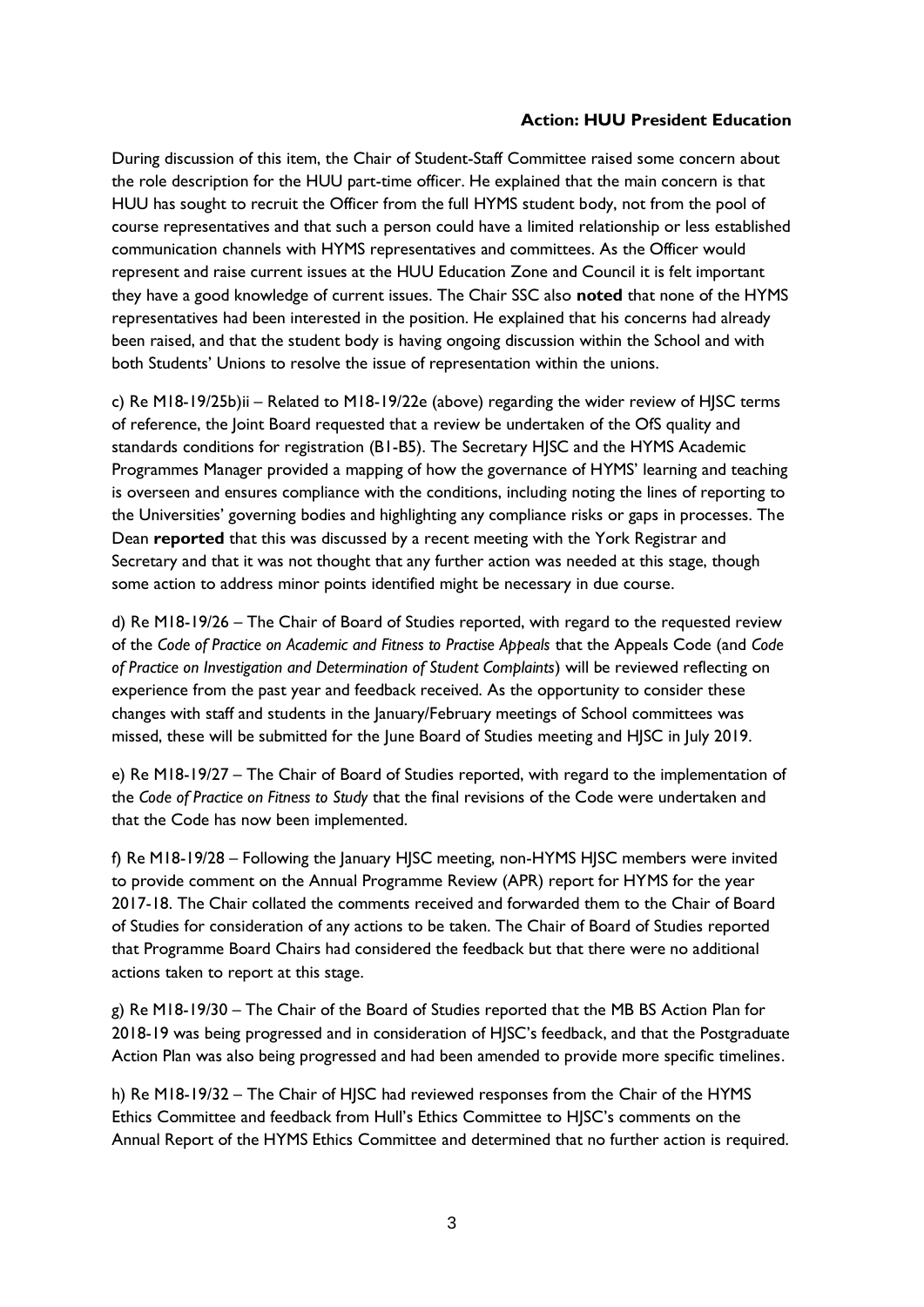## **18-19/48 TO RECEIVE FOR INFORMATION A LIST OF CHAIR'S ACTIONS SINCE THE PREVIOUS MEETING**

The Committee **received** a list of Chair's Action approvals (HJSC.18-19.33) since the last meeting. The Chair **approved** revisions to the Gateway Year to Medicine programme *Clinical Skills* module to correct an error in the breakdown of hours of learning in the version of the module approved.

The Chair also **approved** the appointment of Nikki Davies, Head of Operations in Registry Services at the University of Hull, as Investigating Officer for appeal cases involving Hullregistered HYMS students, and in accordance with the Code of Practice on Academic and Fitness to Practise Appeals (section 12). The appointment follows the resignation from the role of Tom McCreedy. The Committee **noted** with thanks Dr McCreedy's contribution to the role over a number of years.

# **18-19/49 TO RECEIVE AN ORAL REPORT FROM THE STUDENT REPRESENTATIVES**

a) The Chair of the Staff-Student Committee (SSC) **reported** that he had been working with the Students' Unions and members of the SSC to resolve issues as they have arisen. He **reported**  that the School had a full complement of representatives and that relations between student representatives and staff had been positive during the year thus far.

b) The YUSU Academic Officer **reported** that they had been unsuccessful in recruiting a HYMS Department Representative and that this role would be advertised again in the autumn. It was felt desirable to have a Department Representative, but it was also acknowledged that it can be challenging for HYMS students to be available to attend Union business and that maintaining good relations with the SSC and student representatives in the School was sufficient. The Academic Officer also suggested that School representatives have been successful in raising and resolving students concerns without requiring the Union's additional support.

The Academic Officer also **reported** that he had not yet been able to progress discussions with the Chair of SSC and HUU President Education about extra costs to HMS students for such as travel to placements, but remained committed to exploring this issue further.

c) The GSA Vice-president Academic had no issues to report to the Committee.

## **18-19/50 TO DISCUSS A WRITTEN REPORT FROM THE DEAN**

a) The Dean introduced her report (HJSC.18-19.34a-c) and drew the Committee's attention to:

- i. The positive experiences and data relating to the MB BS admissions cycle thus far for 2019-20 entry suggesting recruitment would be to target;
- ii. The expected introduction by the General Medical Council (GMC) of a Medical Licensing Assessment (MLA) from 2022-23 as a significant national change in medical education;
- iii. The activities underway to prepare for the School's expansion, particularly developments of the physical estate at York and the governance arrangements of the medical school.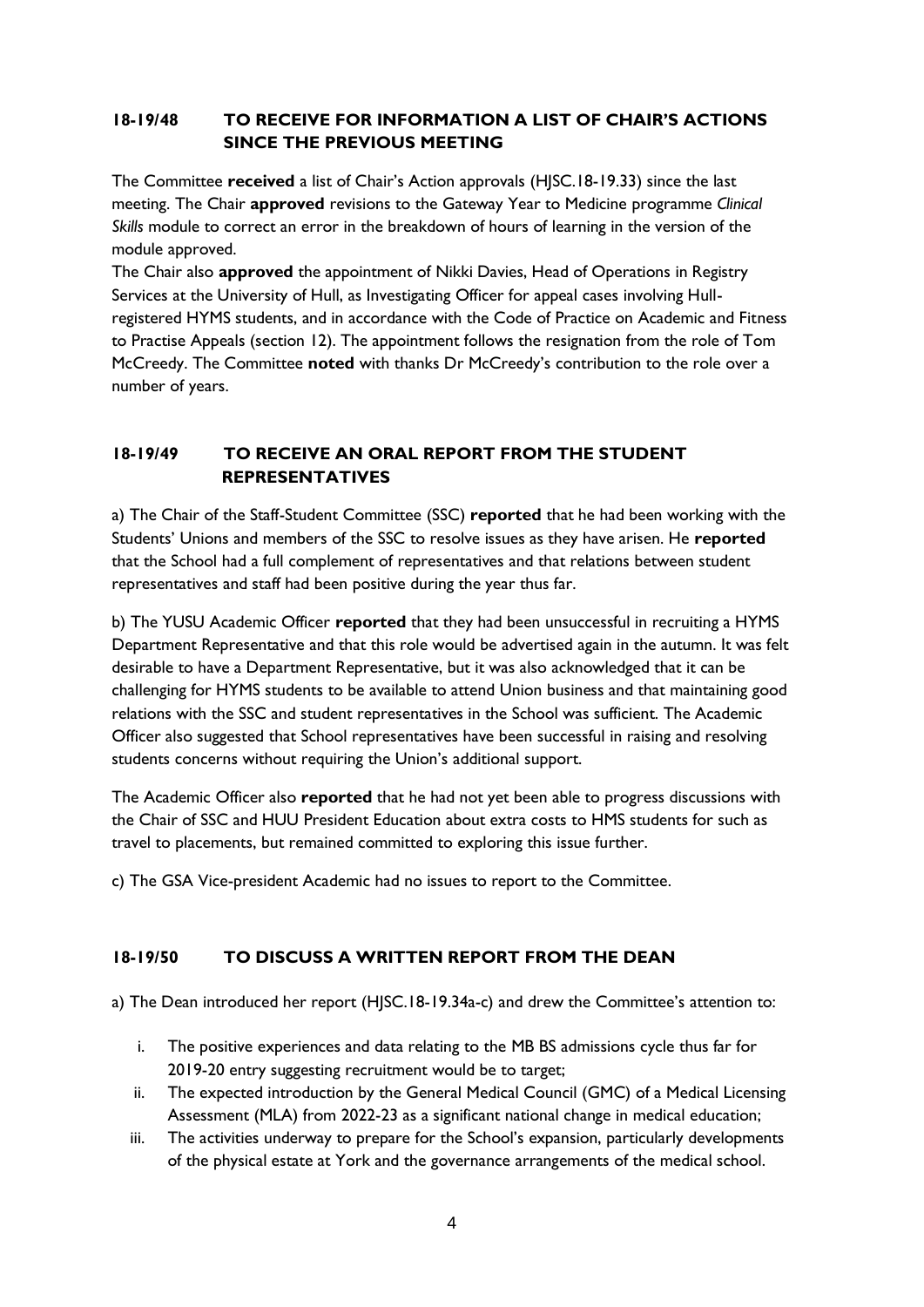- b) During the discussion it was **noted** that:
	- i. The continued policy for MB BS admissions would consider carefully the appropriate tariff to ensure HYMS is an attractive first choice institution to applicants, while providing opportunities for students with barriers to entry through consideration of contextual offers.
	- ii. That postgraduate taught applications outlined in the report were encouraging, including for the new MSc in Pharmacology and Drug Development and buoyed by scholarship offers funded by the University of Hull. It was added that HYMS scholarships are also available across masters provision, but that if further funding were available, including from the University of York, this could help attract more postgraduate applicants.
	- iii. That the introduction of the MLA as an external, national assessment is proving challenging for some medical schools with more traditional programmes, but that HYMS already has experience of integrating such assessments, for example the National Prescribing Assessment, into its MB BS award in a similar way to that proposed for the MLA. Also, it should be less difficult for the School to make the necessary arrangements to integrate the scheme as the proposed MLA assessments are similar to the assessment approach the School uses in its final year curriculum. The School stated it will take the necessary steps to align the curriculum to prepare students, as further details about the MLA are confirmed.
	- iv. The expansion work to redesign the York building is progressing with activities underway to decant the School at York around Alcuin College. The Dean acknowledged the capital investment committed by York's University Council to facilitate the developments. The Dean also **reported** that the governance review is progressing to develop proposals for the best governance model for the more mature, larger school and that proposals would be shared with HJSC at a later date.

## **18-19/51 TO CONSIDER PROPOSED AMENDMENTS TO THE MB BS PROGRAMME SPECIFICATION FOR 2019-20, TO INCLUDE APPROVAL TO PILOT A LONGITUDINAL INTEGRATED CLERKSHIP**

The Committee **considered** amendments to the MB BS programme specification for 2019-20 (HJSC.18-19.35) that updated key information and included reference to the Gateway to Medicine programme. Additionally, the proposals included a request to introduce, as a small-scale pilot for 2019-20, a year 4 Longitudinal Integrated Clerkship (LIC) with the intention of rolling out the LIC further, if successful, from 2020-21. It was **noted** that the LIC is an innovative approach to placement learning, but one used already in a small number of UK medical schools and internationally. The Committee **discussed** the LIC and was assured that sufficient student support would be in place and monitored closely.

The Committee **agreed** the proposed programme specification subject to a number of minor amendments being made, and signed-off by the Chair HJSC. The Secretary had forwarded these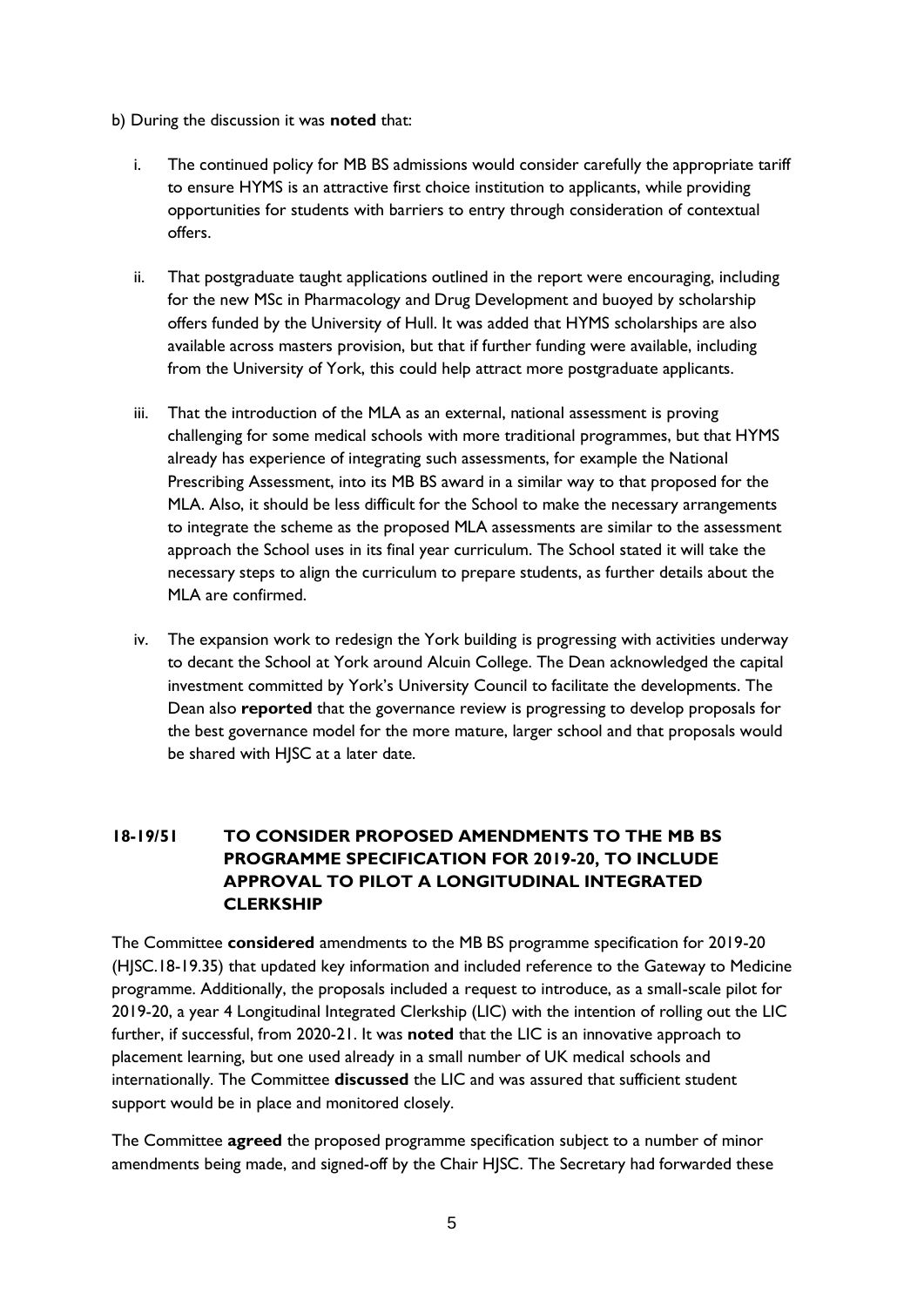to the Chair of Board of Studies. Amendments were also required to the admissions criteria in section 10 to explain more fully the A-Level requirements, and to include reference to progression from the Gateway programme.

**Action: Chair BoS**

## **18-19/52 TO CONSIDER PROPOSED REVISIONS TO THE REGULATIONS FOR THE DEGREE OF BACHELOR OF MEDICINE, BACHELOR OF SURGERY (MB BS)**

The Committee **considered** proposed revisions to the *Regulations for the Degree of Bachelor of Medicine, Bachelor of Surgery (MB BS)* (HJSC.18-19.36) particularly to incorporate the Gateway to Medicine programme, update terminology, account for minor changes of policy or practice and remove unnecessary information. The Committee **approved** the Regulations subject to a number of minor amendments being made, and signed-off by the Chair HJSC. The Secretary had forwarded these to the Chair of Board of Studies.

**Action: Chair BoS**

# **18-19/53 TO CONSIDER PROPOSED REVISIONS TO THE CODE OF PRACTICE ON ASSESSMENT AND EXAMINATION FOR MB BS PARTICULARLY TO INCORPORATE THE MB BS GATEWAY YEAR AND CHANGES TO THE SCHOLARSHIP AND SPECIAL INTEREST PROGRAMMES (SSIP)**

The Committee **considered** proposed revisions to the *Code of Practice on Assessment and Examination for MB BS* (HJSC.18-19.37a-c) particularly to incorporate the MB BS Gateway Year, and changes to the Scholarship and Special Interest Programmes (SSIP) and its summative assessment. The Committee **noted** that the changes to the SSIP were to accommodate larger numbers of students and to provide a more appropriate assessment regime, reducing the number of summative assessment components in each year's SSIP. The Committee **discussed** whether there would be increased risks of failure by removing component assessments and in not having a clear formative assessment in the same format as the summative method. The Committee was reassured that students would have more time to prepare their single summative assessments and that, though not formatively assessed, there would be appropriate opportunities for students to receive formative feedback on draft work. This was regarded as good practice and the Committee **noted** the low failure rate of the SSIP currently. The proposal was **approved** subject to a number of minor amendments being made, and signed-off by the Chair HJSC. The Secretary had forwarded these to the Chair of Board of Studies.

**Action: Chair BoS**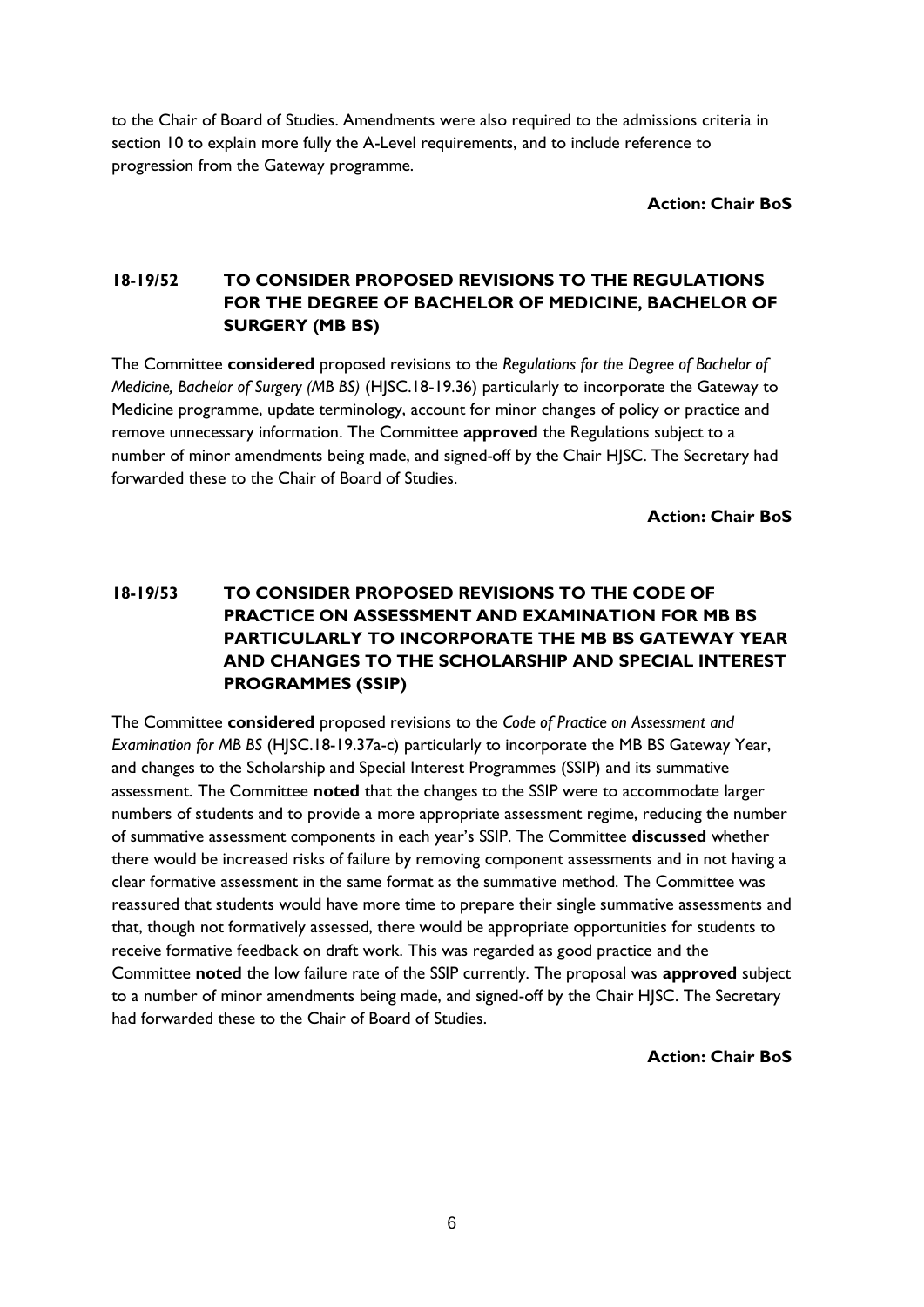## **18-19/54 TO CONSIDER PROPOSED REVISIONS TO THE REGULATIONS FOR TAUGHT POSTGRADUATE CERTIFICATES, POSTGRADUATE DIPLOMAS AND MASTER'S DEGREES**

The Committee **considered** proposed revisions to the *Regulations for Taught Postgraduate Certificates, Postgraduate Diplomas and Master's Degrees* (HJSC.18-19.38) particularly to the application of Recognition of Prior Learning and Credit Transfer, to accommodate the greater range of postgraduate programmes now offered, to clarify compensation arrangements, to revise the processes for confirming marks and awards, and to reflect other changes to policy and process. The Committee **discussed** the appropriateness of the minimum marks required in Independent Study Modules to qualify for merit or distinction awards, which appeared lower than would be expected at the University of York and that did not appear to give sufficient weight to the research project component of the programme to achieve such recognition. The Committee requested an explanation as to why the rule was as stated. Further, the Committee suggested that the wording of paragraph 10.1 was ambiguous and should be rephrased to more clearly express the intended meaning. The proposal was **approved** subject to receipt of clarification about merit and distinction marks, the rephrasing of paragraph 10.1 and a number of minor amendments being made, and signed-off by the Chair HJSC. The Secretary had forwarded minor amendments to the Chair of Board of Studies.

**Action: Chair BoS**

### **18-19/55 TO DISCUSS PGT EXTERNAL EXAMINERS RESPONSES**

The Committee **discussed** the School's responses to the summary of issues arising from the postgraduate taught external examiners' reports for 2017-18, as highlighted by the Academic Support Office at York during the annual review of reports (HJSC.18-19.39a-c). The Committee **noted** the work of the Chair of the Postgraduate Board of Examiners to prepare the report and the responses provided to the external examiners, in collaboration with Programme Leaders. The Committee also **noted** the positive feedback and good practice examiners recorded. The Committee **discussed** the report on Clinical Anatomy and requested further clarification on how the issues of concern had been addressed. It requested that a revised report is submitted to the July HJSC meeting, and if necessary, in an alternative format that more clearly explains how the respective concerns have been addressed.

**Action: Chair BoS**

# **18-19/56 TO DISCUSS THE RESULTS OF THE PILOT QUALITATIVE PROGRAMME DIRECTORS MB BS SURVEY**

The Committee **received** the results of the pilot qualitative Programme Director's MB BS Survey (HJSC.18-19.40) that sought to generate MB BS students' feedback on the broad domains of the National Student Survey, to highlight programme strengths and any concerns for timely actions. In the MB BS Programme Director's absence, the Committee registered its thanks and **noted** his work and the value gained from undertaking the survey. However, the Committee also **noted**  the limited conclusions that could be drawn due to the low response rate.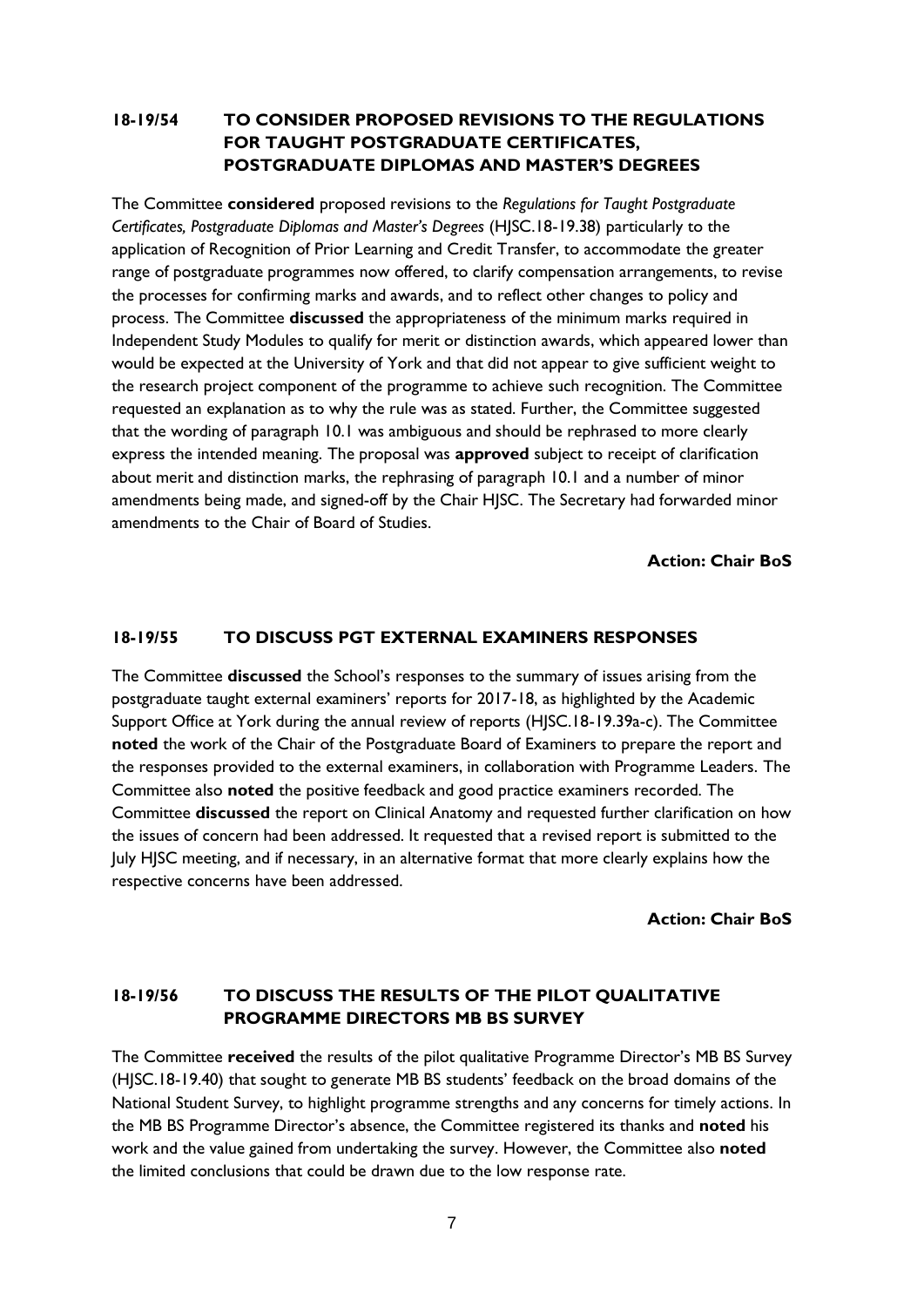## **18-19/57 TO RECEIVE THE REPORT** *ANNUAL MONITORING VISITS 2018-19: SUMMARY OF ACTIVITY, OUTCOMES AND FUTURE PLANS* **AND A VERBAL UPDATE ON THE MEDICAL SCHOOLS ANNUAL RETURN SUBMITTED TO THE GMC**

The Committee **received** the report *Annual Monitoring Visits 2018-19: Summary of activity, outcomes and future plans* (HJSC.18-19.41)*.* The Head of Quality and Standards **reported** that the visits to clinical placement partners had been valuable and that the strength of the student voice had helped persuade partners of actions they should take to improve the student experience. She also offered to share with HJSC an update that detailed examples of where student feedback had led to changes, and which was shared with the Student-Staff Committee.

The Deputy Chair HJSC suggested that the School should keep a record of such student voice activities and outcomes to use in future subject-level Teaching Excellence Framework (TEF) submissions, as TEF panels had closely scrutinised claims about the influence of the student voice.

It was also suggested that the School and departments at York could explore how to communicate the outcomes of their monitoring activities with mutual partners to share good practice and any concerns. The Dean and Professor Lightfoot offered to **discuss** this activity outside the meeting.

### **Action: Dean**

The Committee also **received** a verbal update from the Head of Quality and Standards on the GMC's feedback on the Medical Schools Annual Return (MSAR). It **noted** that the MSAR was an increasingly less onerous exercise for the School to complete and that the GMC provided only brief feedback. This year it did not raise any concerns or request any actions.

### **18-19/58 DATES OF MEETINGS IN 2018-19 AND DATES FOR 2019-20**

Dates of remaining meetings for 2018-19

 **Thursday** 25th July 2019 10.00am-12.00pm, **York room TBC**/ 1st floor meeting room Loxley Building Hull

Dates of meetings for 2019-20 (all rooms TBC)

- Thursday 31 October 2019 10:00-12:00;
- Thursday 23 January 2020 10:00-12:00;
- Wednesday 22 April 2020 10:00-12:00;
- Wednesday 1 July 2020 10:00-12:00.

### **ANNEX A: Attendees of the Unreserved Category I Agenda**

### **Members**

Professor John Robinson (Chair, PVC York) Professor Rebecca Huxley-Binns (Deputy Chair, PVC Hull)